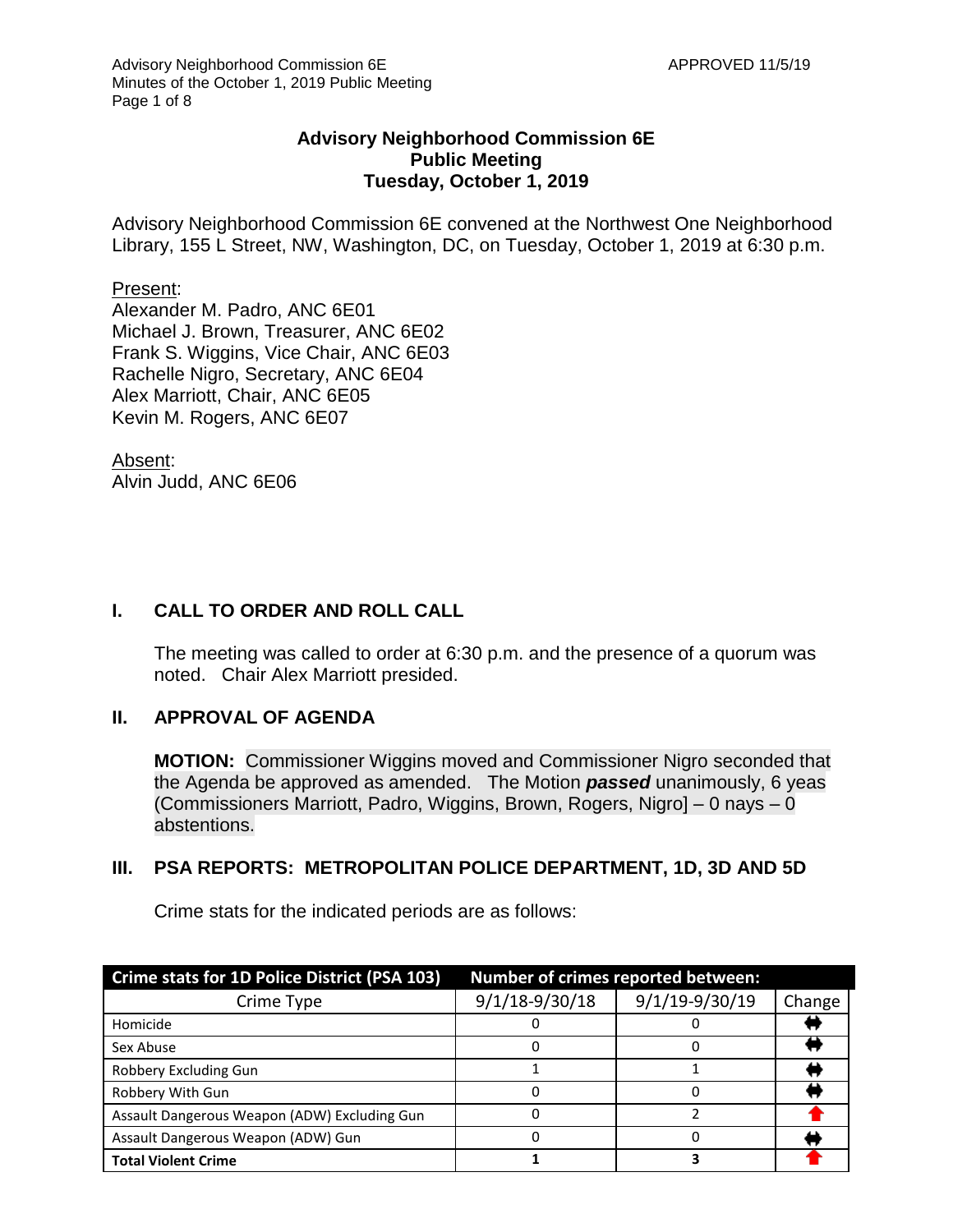#### Advisory Neighborhood Commission 6E APPROVED 11/5/19 Minutes of the October 1, 2019 Public Meeting Page 2 of 8

| Burglary                    |    |    |  |
|-----------------------------|----|----|--|
| Theft                       | 13 |    |  |
| Theft F/Auto                | 14 | 17 |  |
| Stolen Auto                 |    |    |  |
| Arson                       |    |    |  |
| <b>Total Property Crime</b> | 29 | 39 |  |
| <b>Total Crime</b>          | 30 | 42 |  |

| <b>Crime stats for 3D Police District (PSA 308)</b> | Number of crimes reported between: |                |        |
|-----------------------------------------------------|------------------------------------|----------------|--------|
| Crime Type                                          | $9/1/18 - 9/30/18$                 | 9/1/19-9/30/19 | Change |
| Homicide                                            |                                    |                |        |
| Sex Abuse                                           | 0                                  | 0              |        |
| Robbery Excluding Gun                               | 4                                  | 5              |        |
| Robbery With Gun                                    | 0                                  | 3              |        |
| Assault Dangerous Weapon (ADW) Excluding Gun        | 0                                  | 0              |        |
| Assault Dangerous Weapon (ADW) Gun                  | 0                                  |                |        |
| <b>Total Violent Crime</b>                          | 4                                  | 9              |        |
| <b>Burglary</b>                                     | 4                                  | 6              |        |
| Theft                                               | 21                                 | 17             |        |
| Theft F/Auto                                        | 25                                 | 29             |        |
| Stolen Auto                                         |                                    | 5              |        |
| Arson                                               | 0                                  | 0              |        |
| <b>Total Property Crime</b>                         | 57                                 | 57             |        |
| <b>Total Crime</b>                                  | 61                                 | 66             |        |

| Crime stats for 5D Police District (PSA 503) | Number of crimes reported between: |                |        |
|----------------------------------------------|------------------------------------|----------------|--------|
| Crime Type                                   | $9/1/18-9/30/19$                   | 9/1/19-9/30/19 | Change |
| Homicide                                     | O                                  | 0              |        |
| Sex Abuse                                    | 0                                  | 0              |        |
| Robbery Excluding Gun                        | 1                                  | 2              |        |
| Robbery With Gun                             |                                    | 0              |        |
| Assault Dangerous Weapon (ADW) Excluding Gun | 0                                  | 0              |        |
| Assault Dangerous Weapon (ADW) Gun           | 0                                  |                |        |
| <b>Total Violent Crime</b>                   | 2                                  | 3              |        |
| <b>Burglary</b>                              | $\overline{2}$                     | 0              |        |
| Theft                                        | 23                                 | 19             |        |
| Theft F/Auto                                 | 41                                 | 26             |        |
| Stolen Auto                                  | 8                                  | 5              |        |
| Arson                                        | 0                                  | 0              |        |
| <b>Total Property Crime</b>                  | 74                                 | 50             |        |
| <b>Total Crime</b>                           | 76                                 | 53             |        |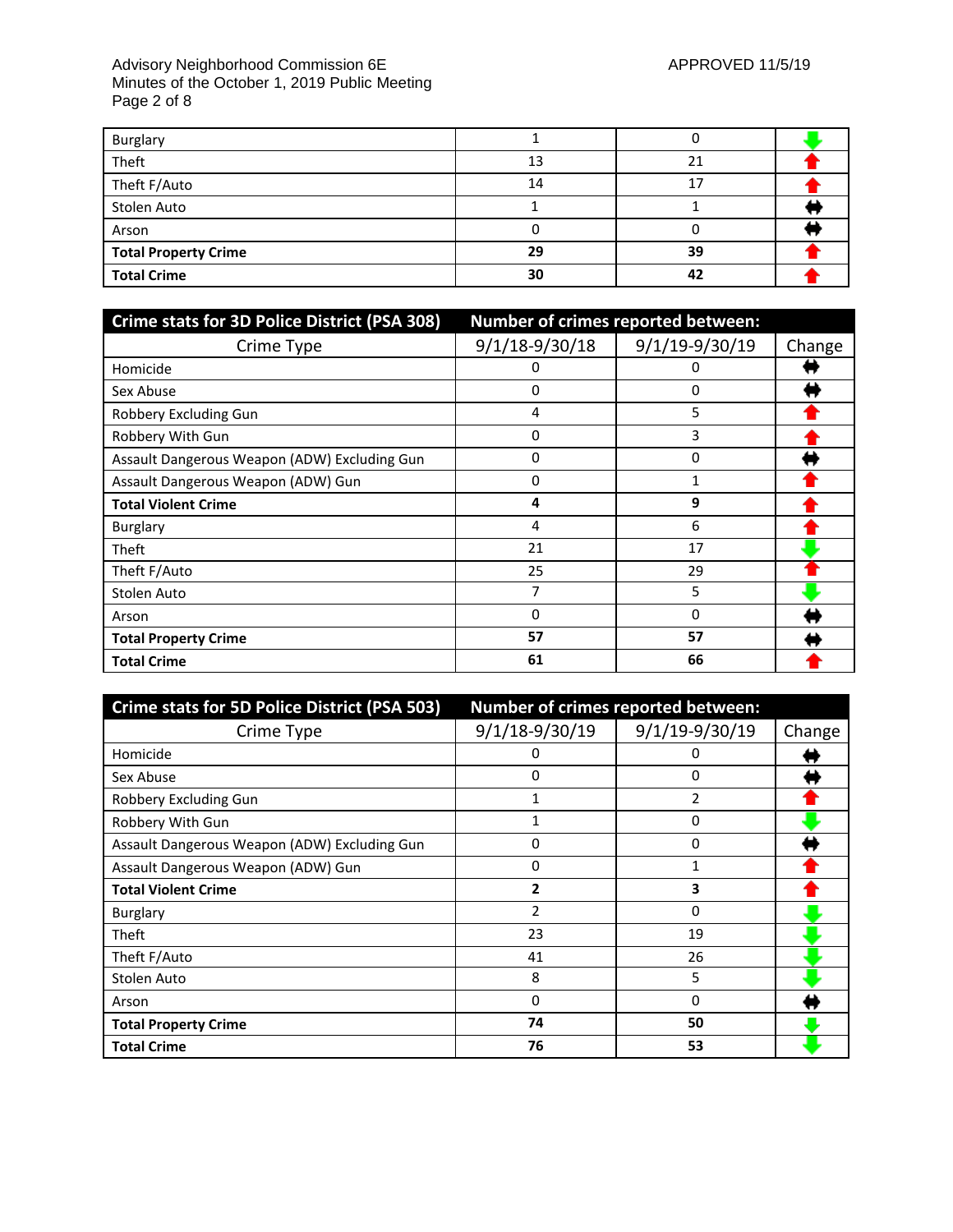**1D (PSA 103):** Officer S. Andelman reported the following: **(1)** Violent Crime is trending upward; **(2)** Property Crime is trending downward; **(3)** compared to 2018, total Property Crimes decreased from 61 to 36; YTD decreased 29% from 390 to 278; **(4)** YTD ADW increased from 7 to 11, **(5)** robbery decreased; **(6)** 18 Thefts from Auto on K Street, NW; **(7)** Property Crime actually higher than Violent Crime.

**3D (PSA 308):** Lt. J. P. Ross reported the following: **(1)** there has been an uptick in robberies with three closures; **(2)** 4 guns recovered from 7th Street corridor.

Captain H. S. Kim reported the following: **(1)** the shooting that occurred the other evening is still under investigation – this was not a random incident – it was an altercation; **(2)** 4 gun recoveries; **(3)** MPD bike units in the area and crime suppression units there.

Lengthy discussion followed between commissioners and residents. **(1)** Commissioner Padro stated that less than two blocks away, had a mid-day robbery; MPD needs to have a more visible presence in the neighborhood. Captain Kim responded that this area has the highest concentration of officers and that police and the community need to work together; Commissioner Padro stated that a zero tolerance policy needs to be implemented to bring this crime to an end; **(2)** Commissioner Wiggins stated that it is important for the community to reach out to MPD and asked about placing a portable camera in the high crime areas; **(3)** Ibrahim Mumin raised the issue of loitering in the 1900 block of 7th Street and that the community DC City Council and MPD need to work together; **(4)** Mikaela Ferrell stated that the Department of Employment Services (DOES) van was out during the summer; **(5)** Commissioner Nigro raised the issue of: **a)** the DC Government-owned land at the lot on Kirby and New York Avenue where there is drunkenness and drug activity; **b)** crime activity at the Kennedy Recreation Center; **c)** an incident in the alley at 437 New York Avenue, NW; **(6)** Commissioner Brown urged those present to mobilize their neighbors to come to ANC 6E meetings.

**5D (PSA 503) –** No officer was present.

### **IV. MICHELLE M. GARCIA, DIRECTOR, OFFICE OF VICTIM SERVICES AND JUSTICE GRANTS (OVSJG): PRESENTATION ON OVSJG'S PUBLIC SAFETY PROGRAMS [6E05]**

Michelle Garcia, Director, Office of Victim Services and Justice Grants (OVSJG), spoke regarding the mission of OVSJG which is to develop,, fund, and coordinate programs that improve public safety; enhance the administration of justice; and create systems of care for crime victims, youth and their families in the District. She made particular reference to the following: (1) Private Security Camera Incentive Program; and (2) the DC Victim Hotline, dial or text 1-844-4HELPDC (1- 844-443-5732) or access the online chat at: www.DCvictim.org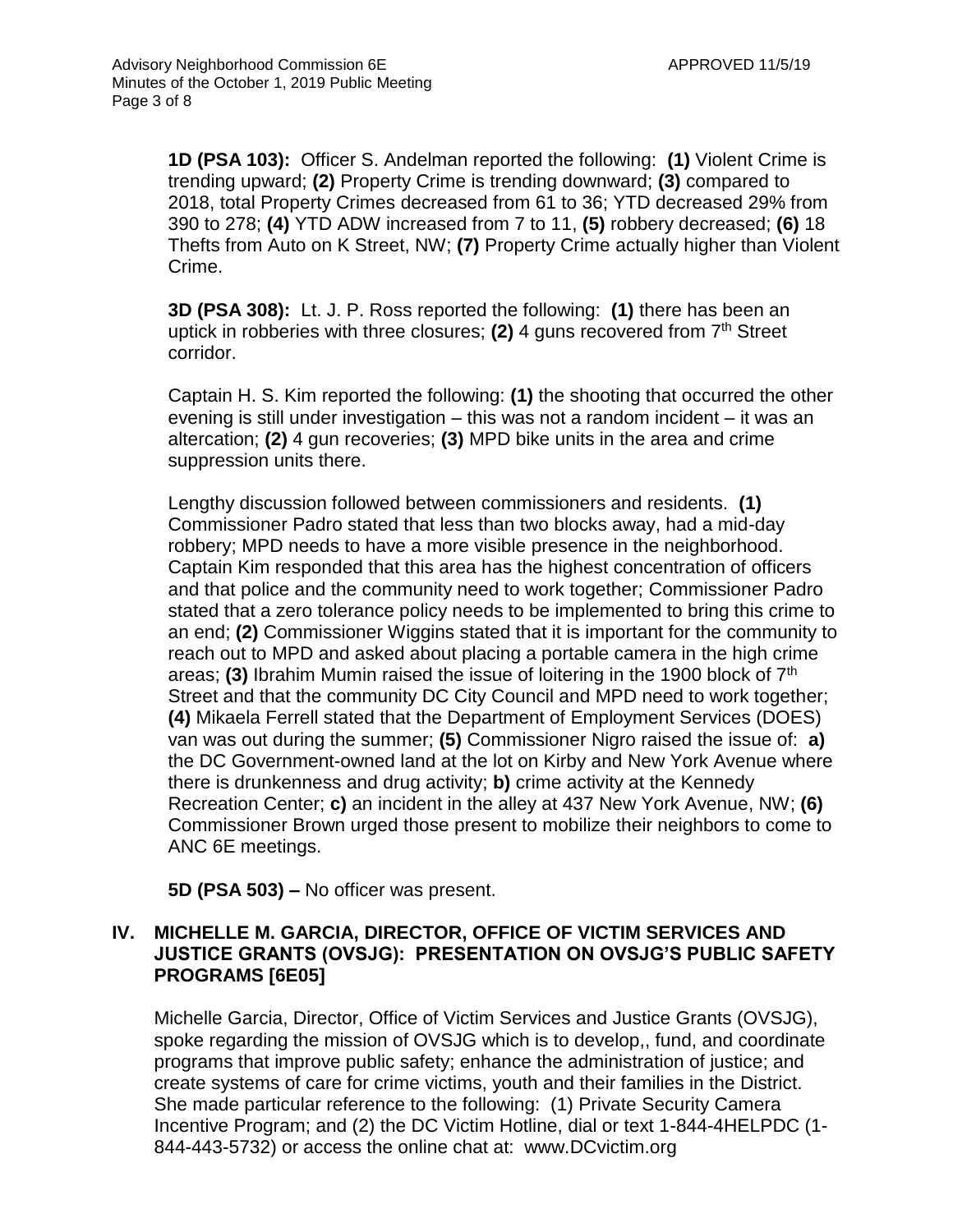### **V. YASMIN VAFA, RIGHTS4GIRLS: PRESENTATION ON CURRENT LEGISLATION ON THE DECRIMINALIZATION OF SEX WORK IN THE DISTRICT [6E05]**

Yasmin Vafa, Executive Director of Rights4Girls, spoke in opposition to a new bill being championed by several DC Council members called the "Community Safety and Health Amendment Act of 2019" (B23-0318). This legislation would fully decriminalize the sex trade in DC, including acts of pimping, purchasing sex and operating brothels. The measure not only threatens the well-being of vulnerable women and children throughout the DMV area, but it will also greatly exacerbate sex trafficking in the District. She stated that it is important to keep the existing laws on the books. She requested an ANC 6E resolution or letter to the DC Council against the legislation. A hearing is scheduled to be held on October 17, 2019 at 10:00 a.m. She invited anyone interested to attend a screening of "Nameless" to be held on Thursday, October 10, 2019 from 6:00 p.m. to 8:00 p.m. at Busboys and Poets, 450 K Street, NW.

**MOTION:** Commissioner Padro moved and Commissioner Wiggins seconded that ANC 6E send a letter to the DC City Council and the Mayor expressing its opposition to the legislation, urging that it not be given a hearing this month, and that there should be more community outreach and comment. The Motion *passed*, 5 yeas (Commissioners Marriott, Padro, Wiggins, Rogers, Nigro) – 0 nays – 1 abstention (Commissioner Brown).

# **VI. OYSTER, OYSTER, 1440 8TH STREET, NW: REQUEST FOR SUPPORT FOR A STIPULATED ABRA CLASS "C" RETAILER'S LICENSE [6E01]**

Matt Minora, Mallios & O'Brien, PLLC, spoke in support for new and stipulated Retailer's Class C Restaurant License for Oyster, Oyster, 1440 8<sup>th</sup> Street, NW.

**MOTION:** Commissioner Padro moved and Commissioner Brown seconded that ANC 6E *support* both permanent and stipulated Class "C" Restaurant licenses and that said support be communicated in writing to the ABC Board and ABRA. The Motion *passed* unanimously, 6 yeas (Commissioners Marriott, Padro, Wiggins, Brown, Rogers, Nigro) – 0 nays – 0 abstentions.

# **VII. PEPCO SUBSTATION PRESENTATION**

Pepco representatives spoke regarding the Capital Grid Project which, if approved by the Public Service Commission of the District of Columbia, will upgrade three (3) existing Pepco substations in the District and Maryland and construct a new Mount Vernon Substation to increase capacity and to connect to a 10 mile transmission line. The new Mount Vernon Substation will upgrade the grid to ensure continued reliability and enhanced sustainability for current and future residents in this community. Pepco has engaged in community outreach since 2016 and will continue to do so. More public meetings are anticipated and ANC 6E will be updated. The construction of the 10 mile transmission line is expected to start some time next year.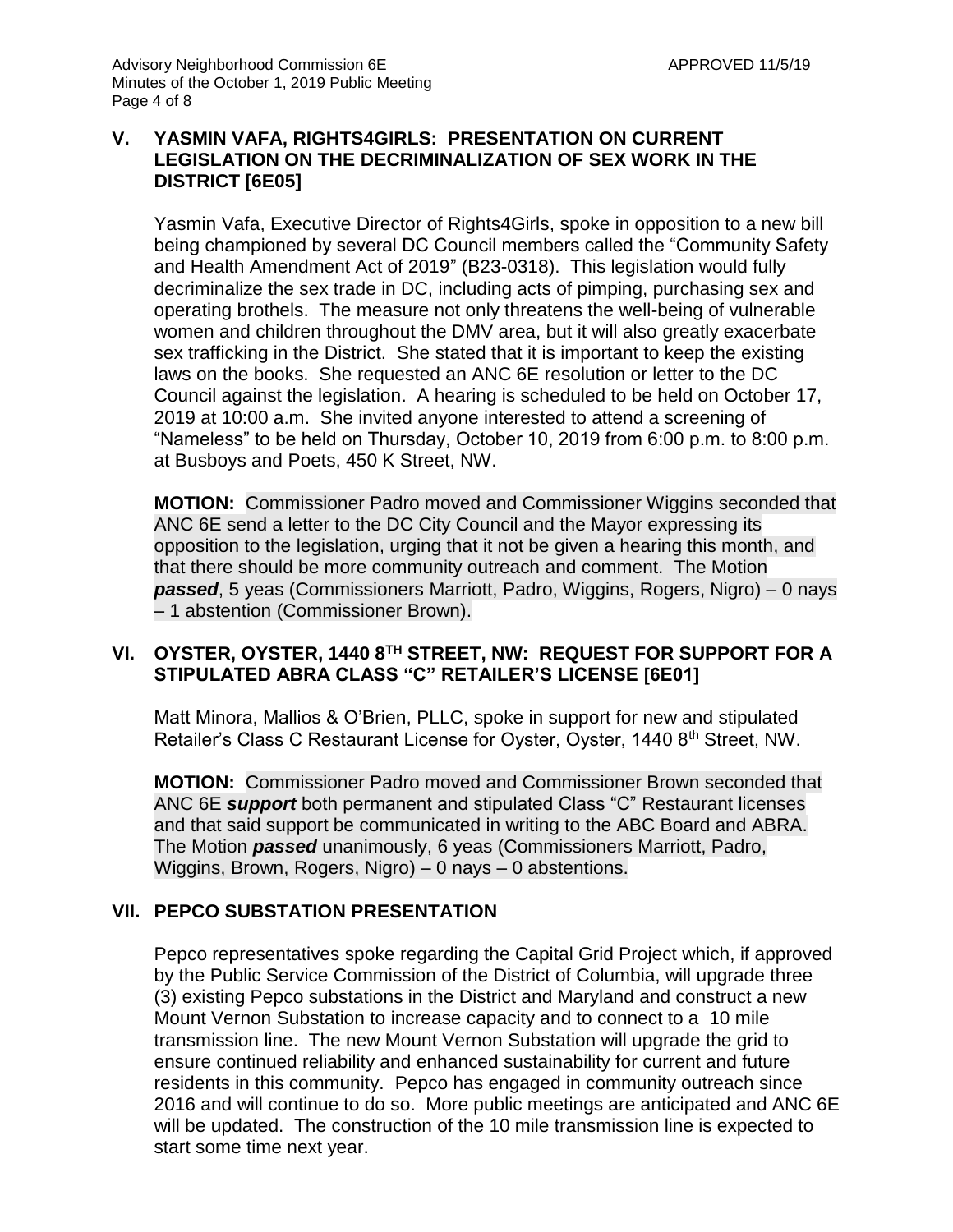### **VIII. 1201 4TH STREET, NW: REQUEST FOR SUPPORT FOR A PUBLIC SPACE PERMIT [6E04]**

Nneka Shelton spoke. The applicant's scope of work for the Public Space Permit is to enlarge the window well for the front-facing bay window and is hoping to receive an approval from the ANC to access a portion of the sidewalk to carry the materials across.

**MOTION:** Commissioner Nigro moved and Commissioner Padro seconded that ANC 6E *support* the request for support of 1201 4<sup>th</sup> Street, NW for a Public Space Permit to enlarge the window well for the front-facing bay window, permit access to a portion of the sidewalk to carry the materials across, and that said support be communicated in writing to the Public Space Committee of DDOT. The Motion *passed* unanimously, 6 yeas (Commissioners Marriott, Padro, Wiggins, Brown, Rogers, Nigro)  $-0$  nays  $-0$  abstentions.

#### **IX. MQW, LLC C/O QUADRANGLE DEVELOPMENT CORPORATION, SQUARE 560, LOT 28, 811 3RD STREET, NW: PRESENTATION TO PROVIDE UPDATE ON UPCOMING CONSTRUCTION STAGING [6E07]**

Troy Balkema, Quadrangle Development Corporation, provided an update on upcoming construction staging at 811 3rd Street, NW. This will be a 275 unit apartment building with two levels of below grade parking (88 spaces) and 39 surface spaces. He is looking for a letter of support from ANC 6E to close the sidewalk for their part of the construction (the north end of AIPAC and I Street NW will be closed during construction).

**MOTION:** Commissioner Padro moved and Commissioner Wiggins seconded that this matter be *tabled* so that the applicant can appear before ANC 6E's Transportation Committee Meeting on Tuesday, October 29, 2019. The Motion *passed* unanimously, 6 yeas (Commissioners Marriott, Padro, Wiggins, Brown, Rogers, Nigro) – 0 nays – 0 abstentions.

#### **X. 509 O STREET, NW: REQUEST FOR SUPPORT FOR A SPECIAL EXCEPTION FOR A BALCONY TO THE REAR OF THE BUILDING ON THE TOP FLOOR THAT WILL BRING THE PROPERTY TO 65% LOT OCCUPANCY [6E02]**

Eric Teran, Eustilus Architecture, stated the original structure on the property was demolished and a building permit was issued. The applicant is seeking ANC support of their BZA application for a variance for Lot Size/Lot Coverage. The request is for an additional 4.7%, from 62.3% to 64.7% lot coverage. This additional coverage is primarily to accommodate an upper spiral staircase to the roof. Due to structural design within the building, the stairs had to be extended to the rear of the building to alleviate undue safety concerns.

Anthony Brown stated the Zoning Committee met and supported the request for a special exception. The applicant reached out to his neighbors and has 22 signatures.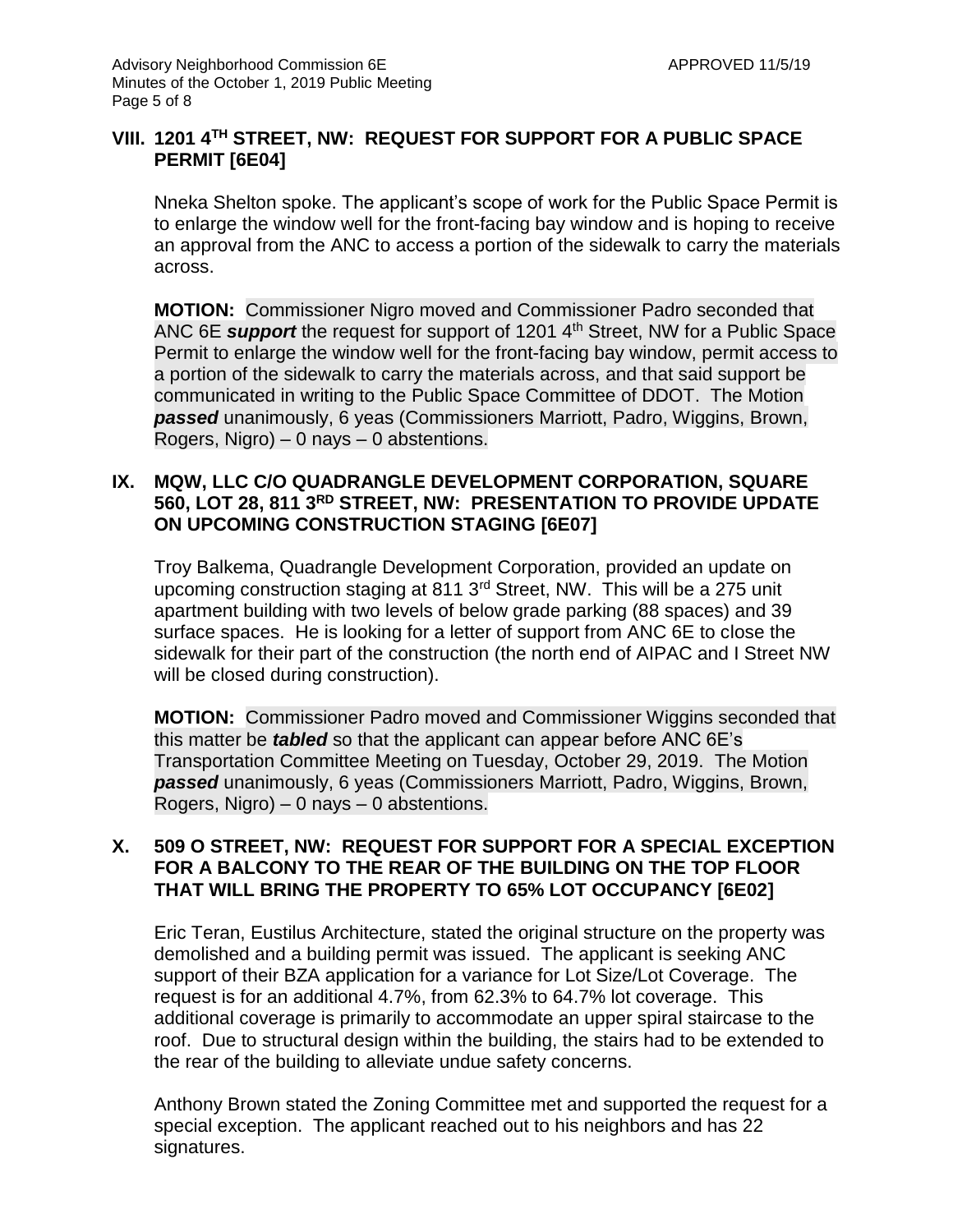**MOTION:** Commissioner Brown moved and Commissioner Padro seconded that ANC 6E *support* the request for support of 509 O Street, NW for their BZA application for a variance for Lot Size/Lot Coverage and that said support be communicated in writing to the Board of Zoning Adjustment (BZA). The Motion *passed* unanimously, 6 yeas (Commissioners Marriott, Padro, Wiggins, Brown, Rogers, Nigro)  $-0$  nays  $-0$  abstentions.

#### **XI. GENERAL COMMISSION DISCUSSION ON TESTIMONY ON TRANSPORTATION BILLS BEFORE THE DC CITY COUNCIL'S COMMITTEE ON TRANSPORTATION AND THE ENVIRONMENT**

The DC Council is currently reviewing several bills related to transportation for which the Committee on Transportation and the Environment will receive testimony at a hearing scheduled for October 24, 201 at 11:30 a.m. Lengthy discussion ensued among the ANC 6E commissioners.

**A. MOTION:** In the matter of **B-23-288,** the **"Vision Zero Enhancement Omnibus Amendment Act of 2019,"** Commissioner Marriott moved and Commissioner Padro seconded that ANC 6E **withhold its support** and **show opposition** to the Citizen Traffic Safety Enforcement Pilot; further that the notice requirement to ANCs be changed to 45 days prior to the proposed construction.

Further, that ANC 6E *support* **B23-292**, the **"Curb Extensions Act of 2019,"** and that said support be communicated in writing to the Council of the District of Columbia and the Committee on Transportation and the Environment. The Motion *passed*, 4 yeas (Commissioners Marriott, Padro, Brown, Rogers) – 0 nays – 2 abstentions (Commissioners Wiggins and Nigro).

- **B. MOTION:** Commissioner Padro moved and Commissioner Marriott seconded that written testimony on the "Vision Zero Enhancement Amendment Act of 2019 and the "Curb Extensions Act of 2019" be submitted with the modifications to the prepared testimony that the Commission discussed earlier. The Motion *passed*, 4 yeas (Commissioners Marriott, Padro, Brown, Rogers) – 1 nay (Commissioner Wiggins) – 1 abstention (Commissioner Nigro).
- **C. B23-257: The Mandatory Protected Cycling Lane Amendment Act of 2019:** The Commission took no action on this proposed bill.

## **XII. OLD BUSINESS**

**New Banneker High School:** Commissioner Padro stated that in the new plans for the new Banneker High School, there is a proposal to reduce the size of the Dog Park and the Skate Park by 30%.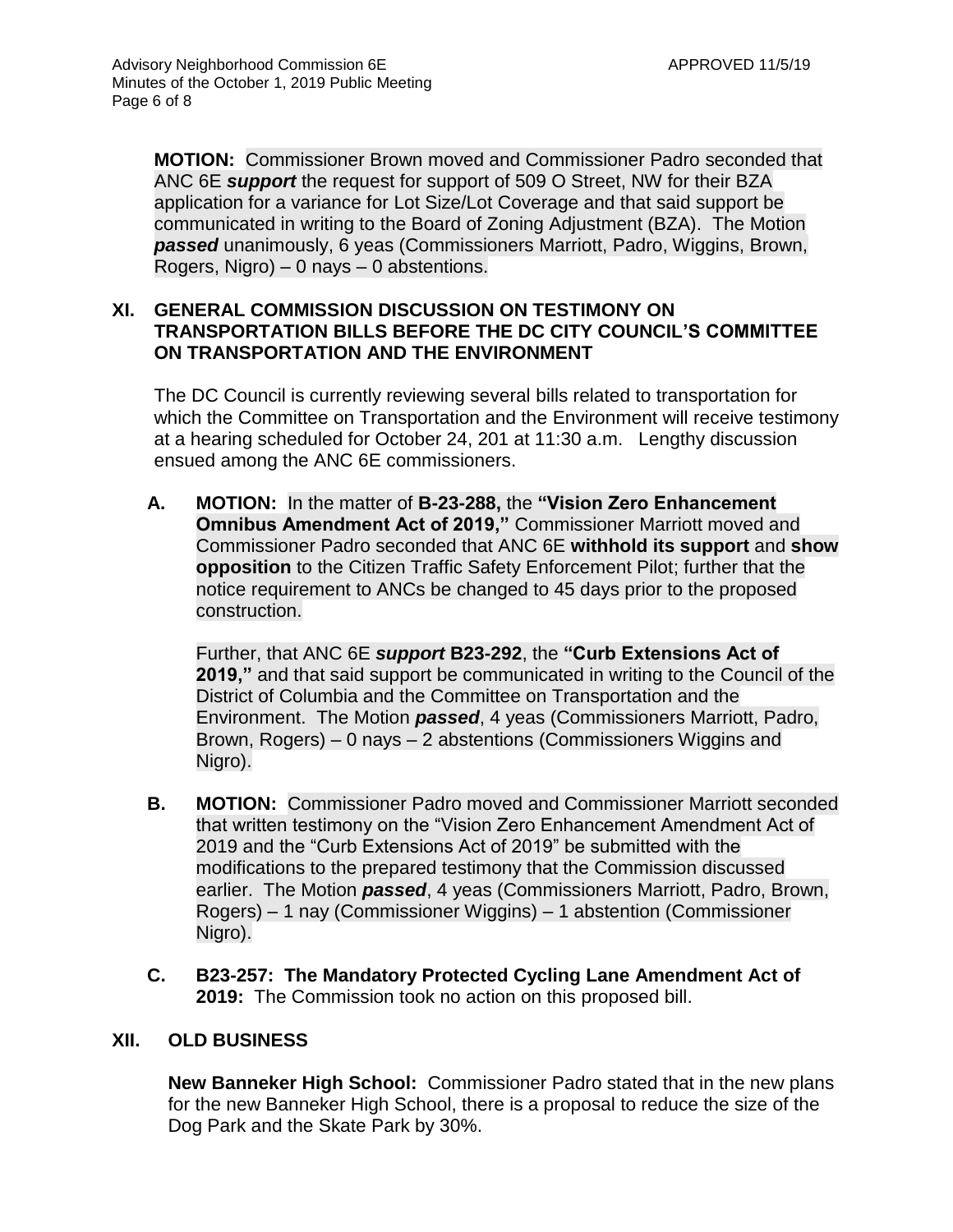**MOTION:** Commissioner Padro moved and Commissioner Marriott seconded that ANC 6E *oppose* the proposed reduction in size of the Dog Park and the Skate Park by 30% as a result of the construction of the new Banneker High School and that said opposition be communicated in writing to the Mayor, the DC City Council, and the Department of Public Schools. The Motion *passed* unanimously, 6 yeas (Commissioners Marriott, Padro, Wiggins, Brown, Rogers,  $Nigro$ ) – 0 nays – 0 abstentions.

#### **XIII. NEW BUSINESS**

None.

# **XIV. APPROVAL OF MINUTES OF THE 9/3/2019 MEETING**

**MOTION:** Commissioner Padro moved and Commissioner Marriott seconded that the Minutes of the ANC 6E Public Meeting of **September 3, 2019** be approved. The Motion *passed* unanimously, 6 yeas (Commissioners Marriott, Wiggins, Padro, Nigro, Brown, and Rogers) – 0 nays – 0 abstentions.

# **XV. APPROVAL OF TREASURER'S REPORT**

Commissioner Brown reported that as of September 30, 2019, the balance in the checking account was \$41,440.20.

**MOTION:** Commissioner Brown moved and Commissioner Marriott seconded that the Treasurer's Report be approved. The Motion *passed* unanimously, 6 yeas (Commissioners Marriott, Wiggins, Padro, Nigro, Brown, and Rogers) – 0 nays – 0 abstentions.

## **XVI. APPROVAL OF EXPENSES**

- **A. MOTION:** Commissioner Brown moved and Commissioner Marriott seconded that the invoice submitted by Karen Jehle in the amount of \$250.00 for recording services for the **ANC 6E October 1, 2019 Public Meeting** and maintenance of the website be approved. The Motion *passed* unanimously, 6 yeas (Commissioners Marriott, Padro, Wiggins, Nigro, Brown, and Rogers) – 0 nays – 0 abstentions.
- **B. MOTION:** Commissioner Brown moved and Commissioner Marriott seconded that Commissioner Wiggins be reimbursed in the amount of \$227.00 for renewal of the post office box at Brentwood for six (6) months. The Motion *passed* unanimously, 6 yeas (Commissioners Marriott, Padro, Wiggins, Nigro, Brown, and Rogers)  $-0$  nays  $-0$ abstentions.